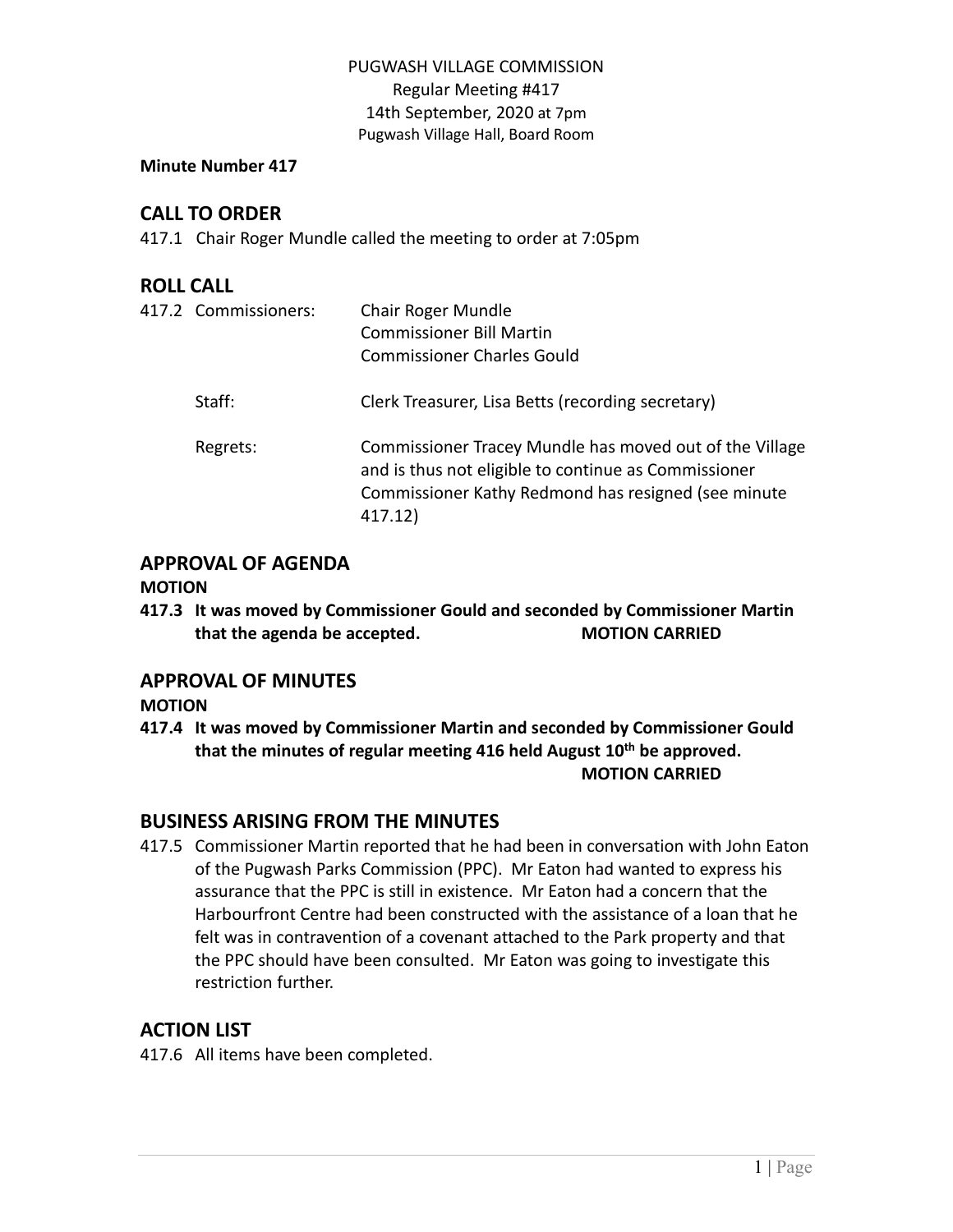### **PRESENTATIONS**

417.7 **Lawrence Lake CPA, CA of Morse Brewster Lake charted accountants: Financial Statements for 2020**

The auditor reported that the Village continues to be in a good financial condition. The Clerk asked about the gas tax applied to the funding for the Pugwash Harbourfront Centre from the Municipality. The auditor said that was how it was reported in the Municipality's Financial Statements for last year.

### **MOTION**

### **417.8 It was moved by Commissioner Gould and seconded by Commissioner Martin to adopt the Financial Statements for 2020. MOTION CARRIED**

#### 417.9 **Pugwash Yacht Club - Deborah Cameron**

Mrs Cameron described the yacht club's project to dredge the harbour where the club is now, and then will add docks, a boat launch slipway and fuel services. The dredged material would be used to help build up the shoreline. Dredging needs to be repeated every 15-18 years. The number of berths would increase from 22 to 35 to 40, depending on the size of the boats. Investigation on permits is completed and tenders are issued. Funding from the Municipality and private sources has been secured and an application to ACOA is nearly complete. The Yacht Club would like a Letter of Support from the Pugwash Village Commission.

#### **MOTION**

## **417.10 It was moved by Commissioner Gould and seconded by Commissioner Martin that the Village Commission send a Letter of Support to the Pugwash Yacht Club. MOTION CARRIED**

### **CORRESPONDENCE**

#### 417.11**Municipality Cumberland County**

Letter explaining Municipal supply water metering process.

#### 417.12 **Commissioner Kathy Redmond** - Letter of Resignation

### **COMMITTEE REPORTS**

### **417.13 Clerk Treasurer's Reports**

### 417.13.1 **Online video Conferencing**

The Clerk asked the Commission if a paid subscription to Zoom Meeting should be investigated. Commissioner Martin suggested investigating other companies offering the same services.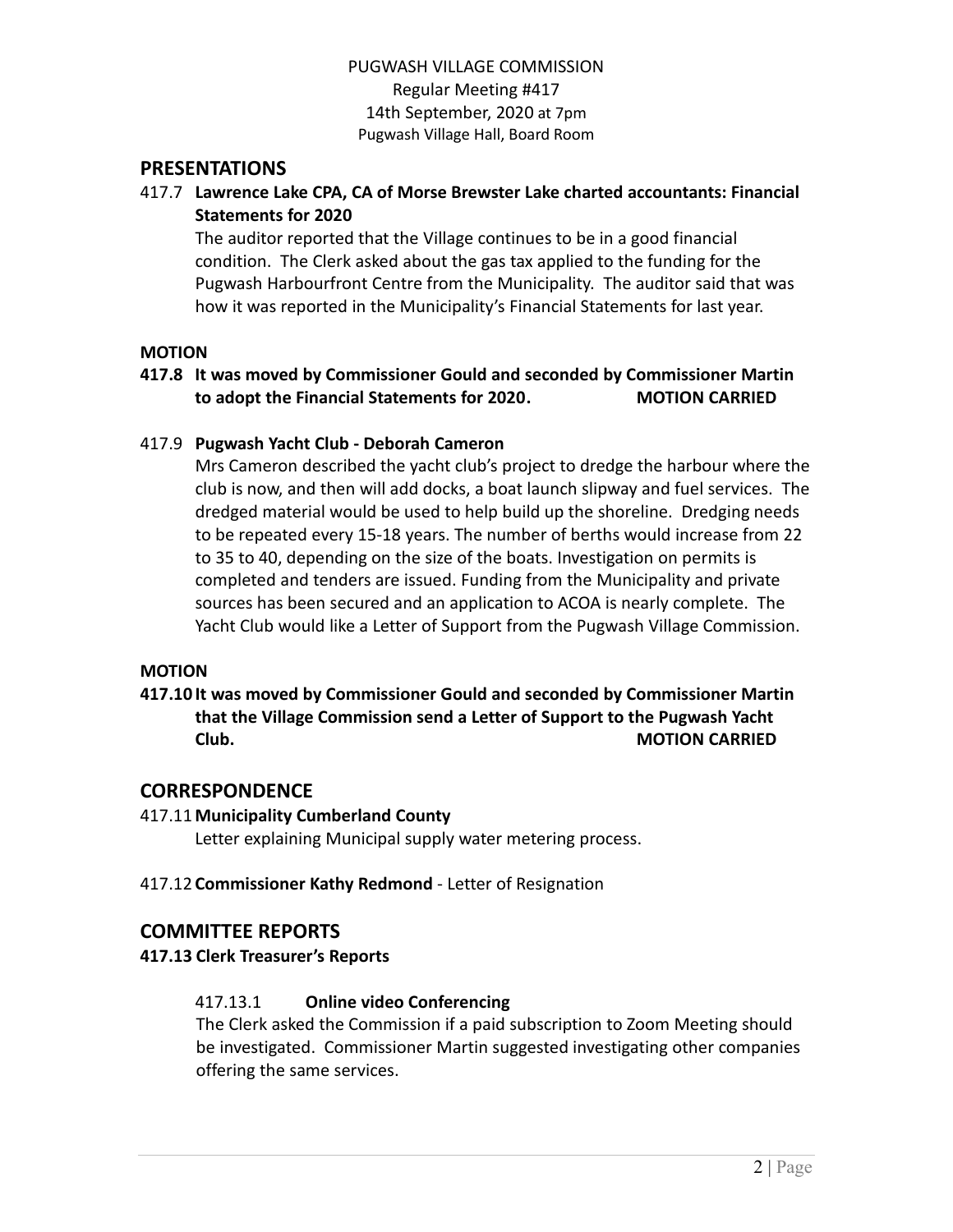# 417.13.2 **Programming at Pugwash Harbourfront Centre (PHC)**

There have been Wednesday lunchtime line dancing classes, Tai Chi most Thursdays and a concert fund raiser recently at the PHC. Social distancing was well maintained.

# 417.13.3 **Advanced Market Readiness**

The Clerk would like to use a recently offered opportunity to receive \$2,500 worth of marketing assistance from a company that is helping 20 organizations in Cumberland and Colchester Counties. With funding assistance from ACOA and the Municipalities, the fee will only be \$250. This could be useful to help find programming and assistance with the Pugwash Harbourfront Centre. Locally, the Pugwash Yacht Club, MacFarlane Lantern and the Farmers' Market have also signed on to the program. There is room in the budget for such courses. The Commission did not object to the program.

### 417.13.4 **Gas tax**

The Nova Scotia Federation of Municipalities is producing a review of projects funded with gas tax and would like to include some information about the Pugwash Harbourfront Centre. The Clerk has provided Debbie Neilsen of the NSFM with some information.

The Clerk reported that other Villages get to have direct input as to what is done with their share of gas tax funds that come into and managed by their Municipality. Clerk said she would like to spend some time finding out how Pugwash could gain the same control of these funds as other Villages do. The Commission supported that this be investigated further and Commissioner Martin suggested approaching the Cumberland Colchester MP for help in the matter.

# 417.13.5 **School buses - new drop off area - information item**

The school buses are now dropping off high school students off in "the circle" and then drive to Church Street to drop off the elementary school students. This is to avoid the congestion on Queen Street.

# 417.13.6 **CBC TV - filming at the CN Train Station**

CBC would like to film a short piece on the Pugwash train station as part of a show looking at re-purposed old/heritage buildings. This is expected to be filmed in late October. The Commission did not object to the plan.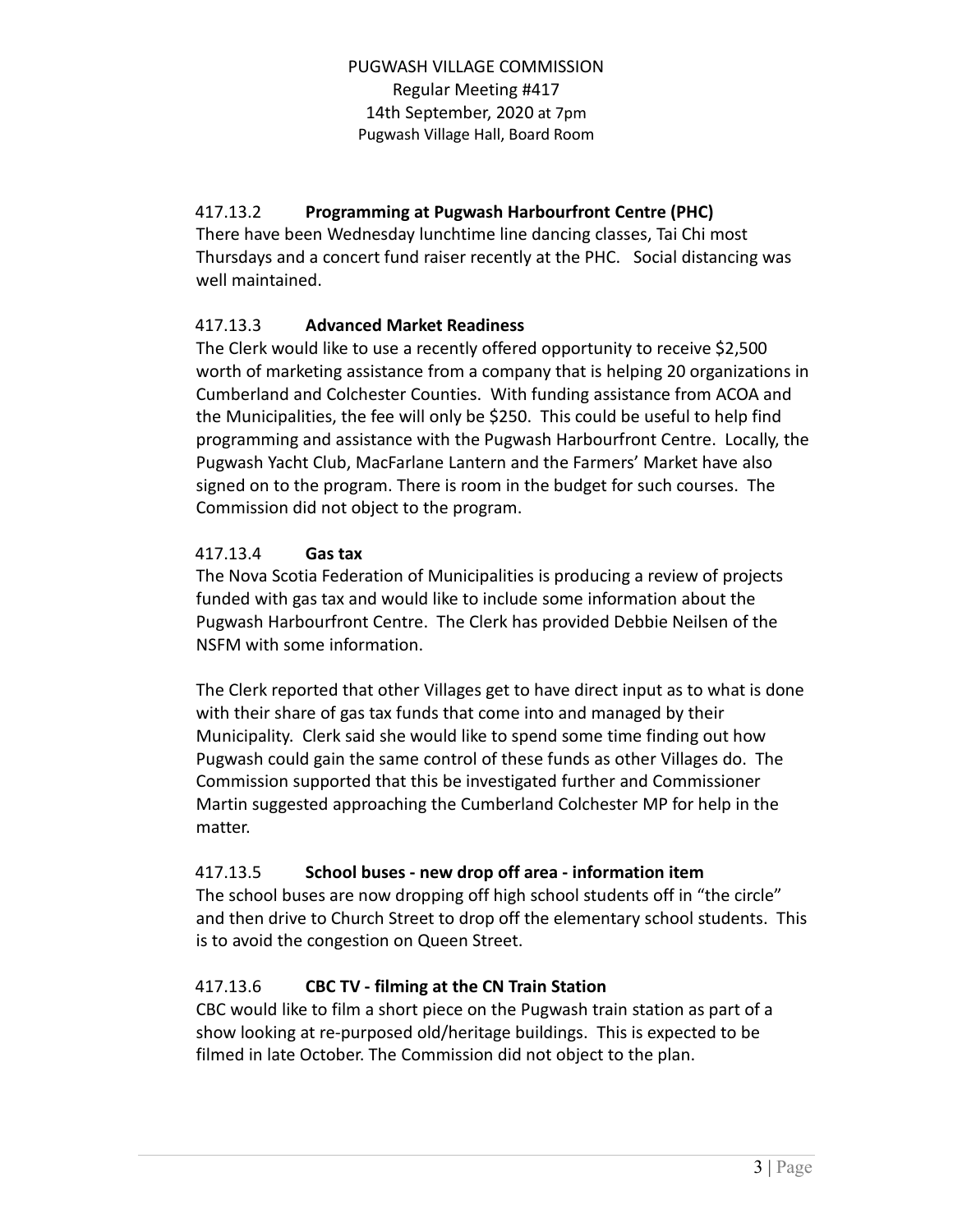### 417.14 **Accessibility committee (Municipality)**

This committee is still working on its Terms of Reference. A staff representative from the Sunset Community has not been identified yet. A Sunset client has agreed to work on the committee. The committee is obliged to include at least one third of its membership by disabled people.

### 417.15 **Communities in Bloom**

The annual Volunteer Appreciation Luncheon is cancelled.

#### 417.16 **Sustainability Pugwash Market**

Commissioner Martin reported that there has been one meeting so far. A Terms of Reference is being worked on and will be presented to the Commission for approval. Membership to the committee is being suggested to other community groups such as Communities in Bloom and Friends of the Pugwash Estuary. The next meeting is October 22<sup>nd</sup>.

### 417.17 **Playground swing set**

Research so far indicates that a certified two seat swing set would cost about \$4,000 and about as much again to install as per CSA standards. There is a new substrate available made by Zeagar of "engineered wood fibre" product that is reported to be the most desirable kind of surface but cannot be mixed with existing pea gravel. That would have to be removed first and then add the wood product. This has most recently been used at the Fundy Discovery Site in Truro. The Wentworth Learning Centre has just put in new playground equipment at a cost of \$72,000. More investigation is required.

### **MOTIONS**

**417.18 It was moved by Commissioner Martin and seconded by Commissioner Gould that Policy 2020-01 Operating Reserve Policy and Policy 2020-02 Capital Reserve Policy be adopted. MOTION CARRIED**

### **NOTICE OF MOTIONS**

417.19 None

### **NEW OR OTHER BUSINESS**

417.20 An election for Village Commissioners has been called for October  $10<sup>th</sup>$ .

417.21 The next regular meeting of the Pugwash Village Commission will be Monday, 7pm 19<sup>th</sup> October.